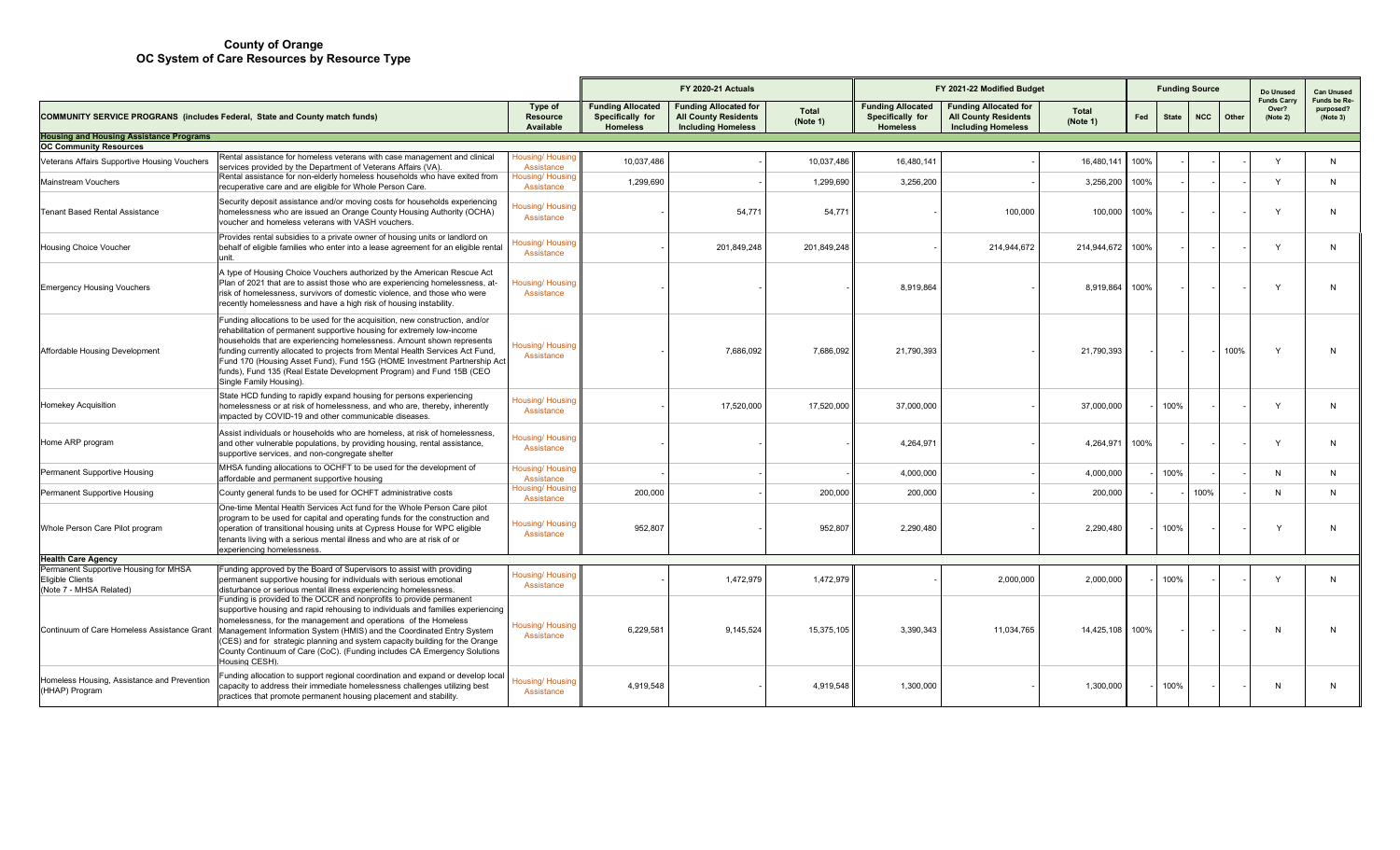|                                                                                    |                                                                                                                                                                                                                                                                                                                                                                                                                                                                                                                                                                                                                |                                         | <b>FY 2020-21 Actuals</b>                                       |                                                                                          |                          | FY 2021-22 Modified Budget                                      |                                                                                          |                          |     | <b>Funding Source</b> |            |       | Do Unused                               | <b>Can Unused</b>                           |
|------------------------------------------------------------------------------------|----------------------------------------------------------------------------------------------------------------------------------------------------------------------------------------------------------------------------------------------------------------------------------------------------------------------------------------------------------------------------------------------------------------------------------------------------------------------------------------------------------------------------------------------------------------------------------------------------------------|-----------------------------------------|-----------------------------------------------------------------|------------------------------------------------------------------------------------------|--------------------------|-----------------------------------------------------------------|------------------------------------------------------------------------------------------|--------------------------|-----|-----------------------|------------|-------|-----------------------------------------|---------------------------------------------|
| <b>COMMUNITY SERVICE PROGRANS (includes Federal, State and County match funds)</b> |                                                                                                                                                                                                                                                                                                                                                                                                                                                                                                                                                                                                                | Type of<br><b>Resource</b><br>Available | <b>Funding Allocated</b><br>Specifically for<br><b>Homeless</b> | <b>Funding Allocated for</b><br><b>All County Residents</b><br><b>Including Homeless</b> | <b>Total</b><br>(Note 1) | <b>Funding Allocated</b><br>Specifically for<br><b>Homeless</b> | <b>Funding Allocated for</b><br><b>All County Residents</b><br><b>Including Homeless</b> | <b>Total</b><br>(Note 1) | Fed | <b>State</b>          | <b>NCC</b> | Other | <b>Funds Carry</b><br>Over?<br>(Note 2) | <b>Funds be Re</b><br>purposed?<br>(Note 3) |
| <b>Social Services Agency</b>                                                      |                                                                                                                                                                                                                                                                                                                                                                                                                                                                                                                                                                                                                |                                         |                                                                 |                                                                                          |                          |                                                                 |                                                                                          |                          |     |                       |            |       |                                         |                                             |
| CalWORKs Housing Support Program                                                   | Special allocation dedicated to provide short-term housing assistance to<br>CalWORKs eligible families that are experiencing homelessness, sheltered or<br>unsheltered. Services include, but are not limited to, housing identification,<br>rental and moving assistance, and housing case management services.                                                                                                                                                                                                                                                                                               | <b>Housing/ Housing</b><br>Assistance   | 2,809,215                                                       |                                                                                          | 2,809,215                | 2.655.229                                                       |                                                                                          | 2,655,229                | 67% | 33%                   |            |       | N                                       | N                                           |
| <b>Bringing Families Home</b>                                                      | Created by Assembly Bill 1603, Bringing Families Home is intended to help<br>reduce the number of families in the child welfare system who are experiencing<br>homelessness, to increase family reunification and prevent foster care<br>placement. Provides financial assistance and housing-related wrap around<br>supportive services.                                                                                                                                                                                                                                                                      | lousing/ Housing<br>Assistance          |                                                                 | 656.370                                                                                  | 656,370                  |                                                                 | 651.443                                                                                  | 651,443                  |     | 50%                   | 50%        |       | N                                       | N                                           |
|                                                                                    | <b>Total Housing and Housing Assistance Programs</b>                                                                                                                                                                                                                                                                                                                                                                                                                                                                                                                                                           |                                         | 26,448,327                                                      | 238,384,984                                                                              | 264,833,311              | 105,547,621                                                     | 228,730,880                                                                              | 334,278,501              |     |                       |            |       |                                         |                                             |
| <b>Health Care Services</b>                                                        |                                                                                                                                                                                                                                                                                                                                                                                                                                                                                                                                                                                                                |                                         |                                                                 |                                                                                          |                          |                                                                 |                                                                                          |                          |     |                       |            |       |                                         |                                             |
| <b>Health Care Agency</b>                                                          |                                                                                                                                                                                                                                                                                                                                                                                                                                                                                                                                                                                                                |                                         |                                                                 |                                                                                          |                          |                                                                 |                                                                                          |                          |     |                       |            |       |                                         |                                             |
| <b>Public Health Services</b>                                                      | Public Health services are available to all OC residents and include<br>communicable disease control, preventive strategies to maintain and improve<br>the health of the public, and programs and services that enhance access to<br>healthcare including dental clinical services, immunizations, public health<br>nursing services, nutrition education, and programs for pregnant and parenting<br>teens including linkages to prenatal services. Other funding is comprised of<br>Targeted Case Management (TCM), Child Health and Disability Prevention<br>Program (CHDP - Title XIX) and Recording Fees. | <b>Health Care</b>                      | 563,346                                                         | 29,726,862                                                                               | 30,290,208               | 739,243                                                         | 39,008,642                                                                               | 39,747,885               | 28% | 36%                   | 4%         | 32%   | N<br>(See Note 4)                       | (See Note 4)                                |
| Whole Person Care Initiative<br>(Note 7 - MHSA Related)                            | Provides coordination of services to high utilizers of emergency medical<br>services who are experiencing homelessness or at risk of homelessness with<br>the goal of improving health outcomes and linkages to housing and non-medical<br>services.                                                                                                                                                                                                                                                                                                                                                           | <b>Health Care</b>                      | 11,878,088                                                      |                                                                                          | 11,878,088               | 6.911.688                                                       |                                                                                          | 6,911,688                | 52% | 30%                   | 18%        |       | Y                                       | Y/N<br>(See Note 5)                         |
| <b>Behavioral Health Treatment Services</b><br>(Note 7 - MHSA Related)             | Behavioral Health services are available to all Orange County residents through<br>a Continuum of Services covering both mental health services and substance<br>abuse treatment. This includes prevention and early intervention, outpatient<br>services, intensive inpatient services, ancillary or support services, crisis<br>services, inpatient care, residential care and housing programs. Other funding<br>is comprised of Drug Medical FFP and Medi-Cal FFP.                                                                                                                                         | <b>Health Care</b>                      |                                                                 | 174,299,914                                                                              | 174,299,914              |                                                                 | 184,576,467                                                                              | 184,576,467              | 9%  | 69%                   | 1%         | 21%   | Y/N<br>(See Note 5)                     | Y/N<br>(See Note 5)                         |
| <b>Medical Safety Net</b>                                                          | Provides urgent, emergent medical services and necessary follow-up care<br>through partnerships between the County and community health providers,<br>nospitals, and clinics.                                                                                                                                                                                                                                                                                                                                                                                                                                  | <b>Health Care</b>                      |                                                                 | 1,361,331                                                                                | 1,361,331                |                                                                 | 1,367,500                                                                                | 1,367,500                |     |                       | 100%       |       | N<br>(See Note 4)                       | N<br>(See Note 4)                           |
|                                                                                    | <b>Total Health Care Services</b>                                                                                                                                                                                                                                                                                                                                                                                                                                                                                                                                                                              |                                         | 12.441.434                                                      | 205.388.107                                                                              | 217.829.541              | 7.650.931                                                       | 224.952.609                                                                              | 232.603.540              |     |                       |            |       |                                         |                                             |
| <b>Assistance Programs</b>                                                         |                                                                                                                                                                                                                                                                                                                                                                                                                                                                                                                                                                                                                |                                         |                                                                 |                                                                                          |                          |                                                                 |                                                                                          |                          |     |                       |            |       |                                         |                                             |
| <b>Social Services Agency</b><br>Medi-Cal Application                              | Free or low-cost health coverage for adults and children who meet eligibility<br>requirements. Medi-Cal provides essential health benefits including, outpatient<br>services, emergency services, mental health and substance use disorder<br>services, prescription drugs, and preventative and wellness services.                                                                                                                                                                                                                                                                                            | <b>Public Assistance</b>                |                                                                 | 148.876.047                                                                              | 148,876,047              |                                                                 | 168,790,209                                                                              | 168,790,209              |     | 100%                  |            |       | N                                       | N                                           |
| CalFresh                                                                           | Nutrition assistance program for low income households to increase food<br>security and assist with the purchase more nutritious foods such as fruits and<br>regetables.                                                                                                                                                                                                                                                                                                                                                                                                                                       | <b>Public Assistance</b>                |                                                                 | 89,090,626                                                                               | 89,090,626               |                                                                 | 100,993,790                                                                              | 100,993,790              | 50% | 35%                   | 15%        |       | N<br>(See Note 4)                       | N<br>(See Note 4)                           |
| CalWORKs (includes assistance payments and<br>administrative costs)                | Provides cash benefits for the care of children in need when one or both<br>parents are absent, disabled, deceased, or unemployed.                                                                                                                                                                                                                                                                                                                                                                                                                                                                             | <b>Public Assistance</b>                | 10,720,889                                                      | 208,571,387                                                                              | 219,292,276              | 8,150,858                                                       | 236,660,401                                                                              | 244,811,260              | 80% | 20%                   |            |       | N<br>(See Note 4)                       | N<br>(See Note 4)                           |
| Cash Assistance Program for Immigrants                                             | Provides cash to certain non-citizens who are not eligible to receive SSI/SSP<br>due to their immigration status.                                                                                                                                                                                                                                                                                                                                                                                                                                                                                              | <b>Public Assistance</b>                |                                                                 | 55,928                                                                                   | 55,928                   |                                                                 | 48,328                                                                                   | 48,328                   |     | 100%                  |            |       | $\mathsf{N}$                            | N                                           |
| General Relief (includes assistance payments<br>and administrative costs)          | County-funded program that provides temporary cash aid to eligible adult who<br>are lawful residents and experiencing homelessness and who are ineligible for<br>state or federal programs. This program considered a loan and recipients are<br>expected to repay the full amount provided unless their circumstances prevent<br>repayment                                                                                                                                                                                                                                                                    | <b>Public Assistance</b>                |                                                                 | 15,276,621                                                                               | 15,276,621               |                                                                 | 17,322,099                                                                               | 17,322,099               |     |                       | 100%       |       | N<br>(See Note 4)                       | $\mathsf{N}$<br>(See Note 4)                |
| <b>Total Assistance Programs</b>                                                   |                                                                                                                                                                                                                                                                                                                                                                                                                                                                                                                                                                                                                |                                         | 10.720.889                                                      | 461.870.609                                                                              | 472.591.498              | 8.150.858                                                       | 523.814.827                                                                              | 531.965.686              |     |                       |            |       |                                         |                                             |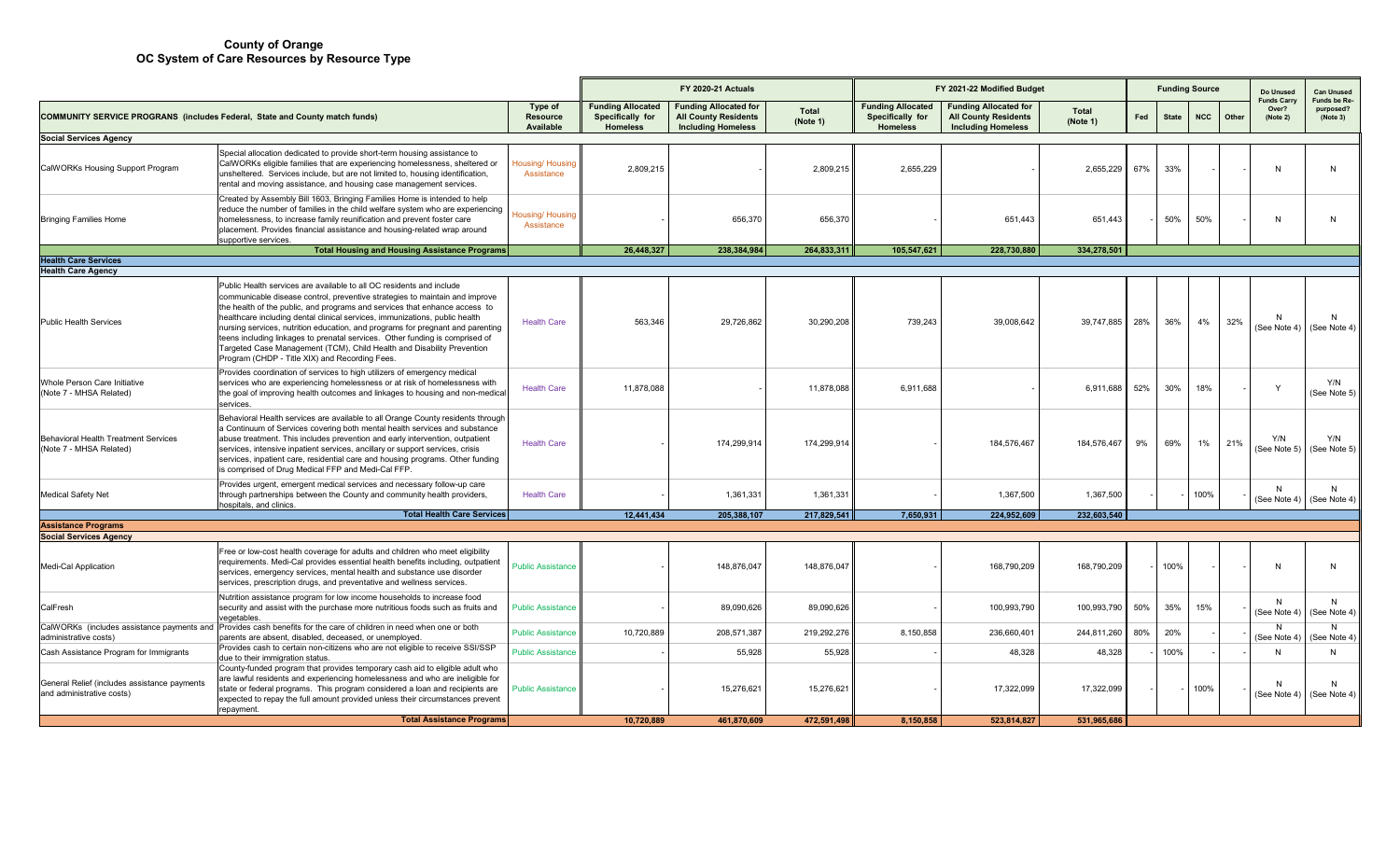|                                                                                                             |                                                                                                                                                                                                                                                                                                                                   |                                  | <b>FY 2020-21 Actuals</b>                                       |                                                                                          |                          | FY 2021-22 Modified Budget                                      |                                                                                          |                          |      |              | <b>Funding Source</b> |       | Do Unused                               | <b>Can Unused</b>                     |  |  |  |
|-------------------------------------------------------------------------------------------------------------|-----------------------------------------------------------------------------------------------------------------------------------------------------------------------------------------------------------------------------------------------------------------------------------------------------------------------------------|----------------------------------|-----------------------------------------------------------------|------------------------------------------------------------------------------------------|--------------------------|-----------------------------------------------------------------|------------------------------------------------------------------------------------------|--------------------------|------|--------------|-----------------------|-------|-----------------------------------------|---------------------------------------|--|--|--|
| COMMUNITY SERVICE PROGRANS (includes Federal, State and County match funds)                                 |                                                                                                                                                                                                                                                                                                                                   | Type of<br>Resource<br>Available | <b>Funding Allocated</b><br>Specifically for<br><b>Homeless</b> | <b>Funding Allocated for</b><br><b>All County Residents</b><br><b>Including Homeless</b> | <b>Total</b><br>(Note 1) | <b>Funding Allocated</b><br>Specifically for<br><b>Homeless</b> | <b>Funding Allocated for</b><br><b>All County Residents</b><br><b>Including Homeless</b> | <b>Total</b><br>(Note 1) | Fed  | <b>State</b> | <b>NCC</b>            | Other | <b>Funds Carry</b><br>Over?<br>(Note 2) | Funds be Re-<br>purposed?<br>(Note 3) |  |  |  |
| <b>Dedicated Shelters and Temporary Housing</b>                                                             |                                                                                                                                                                                                                                                                                                                                   |                                  |                                                                 |                                                                                          |                          |                                                                 |                                                                                          |                          |      |              |                       |       |                                         |                                       |  |  |  |
| <b>OC Community Resources</b><br>One-time COVID-19 ESG and CDBG funding to be used for homeless services    |                                                                                                                                                                                                                                                                                                                                   |                                  |                                                                 |                                                                                          |                          |                                                                 |                                                                                          |                          |      |              |                       |       |                                         |                                       |  |  |  |
| Federal Emergency Solutions Grant (ESG) and<br>Community Development Block Grant (CDBG)<br>Homeless Support | which may include emergency shelter operations, short-term rental assistance,<br>hotel/motel vouchers, and essential services to people experiencing<br>homelessness.                                                                                                                                                             | <b>Temporary Shelte</b>          | 4,471,188                                                       |                                                                                          | 4,471,188                | 4,308,329                                                       |                                                                                          | 4,308,329                | 100% |              |                       |       | $\mathsf{v}$                            | N                                     |  |  |  |
| <b>Health Care Agency</b>                                                                                   |                                                                                                                                                                                                                                                                                                                                   |                                  |                                                                 |                                                                                          |                          |                                                                 |                                                                                          |                          |      |              |                       |       |                                         |                                       |  |  |  |
| Emergency Solutions Grant (ESG), includes<br>State and Federal allocations                                  | Provides operational funding for emergency shelter programs and rapid<br>rehousing services to assist individuals and families experiencing<br>homelessness.                                                                                                                                                                      | <b>Temporary Shelte</b>          | 1,103,861                                                       |                                                                                          | 1,103,861                | 100,000                                                         |                                                                                          | 100,000                  |      | 100%         |                       |       | N                                       | N                                     |  |  |  |
| <b>Bridges at Kraemer Place</b>                                                                             |                                                                                                                                                                                                                                                                                                                                   |                                  |                                                                 |                                                                                          |                          |                                                                 |                                                                                          |                          |      |              |                       |       |                                         |                                       |  |  |  |
| <b>Operating Expenses</b><br>(Note 7 - MHSA Related)<br><b>Courtyard Transitional Center</b>                | Funding for Operator Agreement, security, utilities, maintenance, taxes, general<br>administration                                                                                                                                                                                                                                | <b>Temporary Shelter</b>         | 2,547,135                                                       |                                                                                          | 2,547,135                | 2.900.000                                                       |                                                                                          | 2,900,000                |      |              | 100%                  |       | Y                                       | Y                                     |  |  |  |
| <b>Operating Expenses</b>                                                                                   | Funding for Operator Agreement, security, utilities, maintenance, taxes, and<br>general administration of Courtyard Transitional Center (Courtyard). The<br>Courtyard closed on March 2021                                                                                                                                        | <b>Temporary Shelte</b>          | 1,598,421                                                       |                                                                                          | 1,598,421                |                                                                 |                                                                                          |                          |      |              | 100%                  |       | $\mathsf{Y}$                            | Y                                     |  |  |  |
| <b>Armories (non ESG funded)</b>                                                                            |                                                                                                                                                                                                                                                                                                                                   |                                  |                                                                 |                                                                                          |                          |                                                                 |                                                                                          |                          |      |              |                       |       |                                         |                                       |  |  |  |
| <b>Operating Expenses</b>                                                                                   | Provides operational funding for seasonal armories that is not covered by the<br>federal ESG allocation                                                                                                                                                                                                                           | <b>Temporary Shelte</b>          | 954,256                                                         |                                                                                          | 954,256                  | 4,117,108                                                       |                                                                                          | 4,117,108                | 14%  | 70%          | 16%                   |       | $\checkmark$                            | Y                                     |  |  |  |
| <b>Yale Navigation Center</b>                                                                               | Includes acquisition of the property (FY 2018-19), construction and                                                                                                                                                                                                                                                               |                                  |                                                                 |                                                                                          |                          |                                                                 |                                                                                          |                          |      |              |                       |       | Partial                                 | Partial                               |  |  |  |
| Acquisition & Construction                                                                                  | rehabilitation costs.                                                                                                                                                                                                                                                                                                             | <b>Temporary Shelte</b>          | 16,649,966                                                      |                                                                                          | 16,649,966               | 763,877                                                         |                                                                                          | 763,877                  |      | 100%         |                       |       | (See Note 4)                            | See Note 4)                           |  |  |  |
| <b>Operating Expenses</b>                                                                                   | Funding for Operator Agreement, security, utilities, maintenance, taxes, and<br>general administration of the Yale Navigation Center (Yale). Yale began<br>operations in January 2021 and provides 425 shelter beds for individuals<br>experiencing homelessness in the Central Service Planning Area.                            | <b>Temporary Shelte</b>          | 1,168,829                                                       |                                                                                          | 1,168,829                | 6,480,000                                                       |                                                                                          | 6,480,000                |      | 32%          | 68%                   |       | Partial<br>(See Note 4)                 | Partial<br>(See Note 4)               |  |  |  |
| <b>Specialized and Other Shelters</b>                                                                       |                                                                                                                                                                                                                                                                                                                                   |                                  |                                                                 |                                                                                          |                          |                                                                 |                                                                                          |                          |      |              |                       |       |                                         |                                       |  |  |  |
| SAFEPlace at WISEPlace                                                                                      | Funding for the operations of transitional housing program for women. This<br>including meals, employment assistance and financial education to move<br>individuals from homelessness to self-reliance. SAFEPlace at WISE Place<br>closed on February 2021.                                                                       | <b>Temporary Shelter</b>         | 978,095                                                         |                                                                                          | 978,095                  |                                                                 |                                                                                          |                          |      |              | 100%                  |       | Y                                       | N                                     |  |  |  |
| American Family Housing                                                                                     | Funding for the operations of emergency housing and services for couples and<br>adult only households experiencing homelessness. American Family Housing<br>closed on February 2021                                                                                                                                               | Temporary Shelteı                | 343,100                                                         |                                                                                          | 343,100                  |                                                                 |                                                                                          |                          |      |              | 100%                  |       | Y                                       | N.                                    |  |  |  |
| Recuperative Care and Other Homeless<br>Efforts                                                             | Includes additional recuperative care beds and other costs associated with the<br>County's homeless efforts such as transportation, storage of belongings, etc.                                                                                                                                                                   | <b>Femporary Shelte</b>          |                                                                 |                                                                                          |                          |                                                                 |                                                                                          |                          |      |              | 100%                  |       | Y                                       | N                                     |  |  |  |
| Homekey Program                                                                                             | Provides non-congregate shelter to 132 individuals experiencing homelessness<br>who are at high-risk of severe COVID-19 illness due to underlying health<br>conditions and/or being age 62 and older. The Homekey Program began<br>operations in November 2020 and will be transitioning to affordable housing in a<br>few years. | <b>Temporary Shelter</b>         |                                                                 | 3,072,000                                                                                | 3,072,000                | 3,269,498                                                       |                                                                                          | 3,269,498                |      | 100%         |                       |       | N                                       | N                                     |  |  |  |
| <b>City Shelters</b>                                                                                        | Agreements with the City of Buena Park, Placentia and Laguna Beach provide<br>funding for emergency shelter operations and related services.                                                                                                                                                                                      | <b>Temporary Shelte</b>          | 1,382,871                                                       |                                                                                          | 1,382,87                 | 1,440,326                                                       |                                                                                          | 1,440,326                | 10%  |              | 90%                   |       | N                                       | N                                     |  |  |  |
| <b>Support Services</b>                                                                                     |                                                                                                                                                                                                                                                                                                                                   |                                  |                                                                 |                                                                                          |                          |                                                                 |                                                                                          |                          |      |              |                       |       |                                         |                                       |  |  |  |
| Care Plus Program Database (SOCDIS)                                                                         | To enable data sharing across departments and service providers to provide<br>coordination of care. Funding is comprised of Countywide IT Projects Non<br>General-Fund (15I) and cost applies to the other departments.                                                                                                           |                                  | 2,082,460                                                       |                                                                                          | 2,082,460                | 6,224,465                                                       |                                                                                          | 6,224,465                |      |              |                       | 100%  | N                                       |                                       |  |  |  |
| <b>Emergency Services due to COVID-19</b>                                                                   |                                                                                                                                                                                                                                                                                                                                   |                                  |                                                                 |                                                                                          |                          |                                                                 |                                                                                          |                          |      |              |                       |       |                                         |                                       |  |  |  |
| <b>Emergency Shelters and Services</b>                                                                      | Provides non-congregate shelter and care for homeless populations to mitigate<br>COVID-19 effects and enable compliance with COVID-19 public health<br>precautions.                                                                                                                                                               | <b>Temporary Shelte</b>          | 59,253,629                                                      |                                                                                          | 59,253,629               | 2,475,804                                                       |                                                                                          | 2,475,804                | 100% |              |                       |       | N                                       | Y                                     |  |  |  |
| Emergency Rental Assistance Program<br>(ERAP)                                                               | Provide rental assistance to residents to prevent homelessness                                                                                                                                                                                                                                                                    |                                  |                                                                 | 30,761,549                                                                               | 30,761,549               |                                                                 | 29,509,450                                                                               | 29,509,450               | 100% |              |                       |       | N                                       | N                                     |  |  |  |
|                                                                                                             | <b>Total Dedicated Shelters and Temporary Housing</b>                                                                                                                                                                                                                                                                             |                                  | 92.533.811                                                      | 33.833.549                                                                               | 126,367,360              | 32.079.407                                                      | 29.509.450                                                                               | 61.588.857               |      |              |                       |       |                                         |                                       |  |  |  |